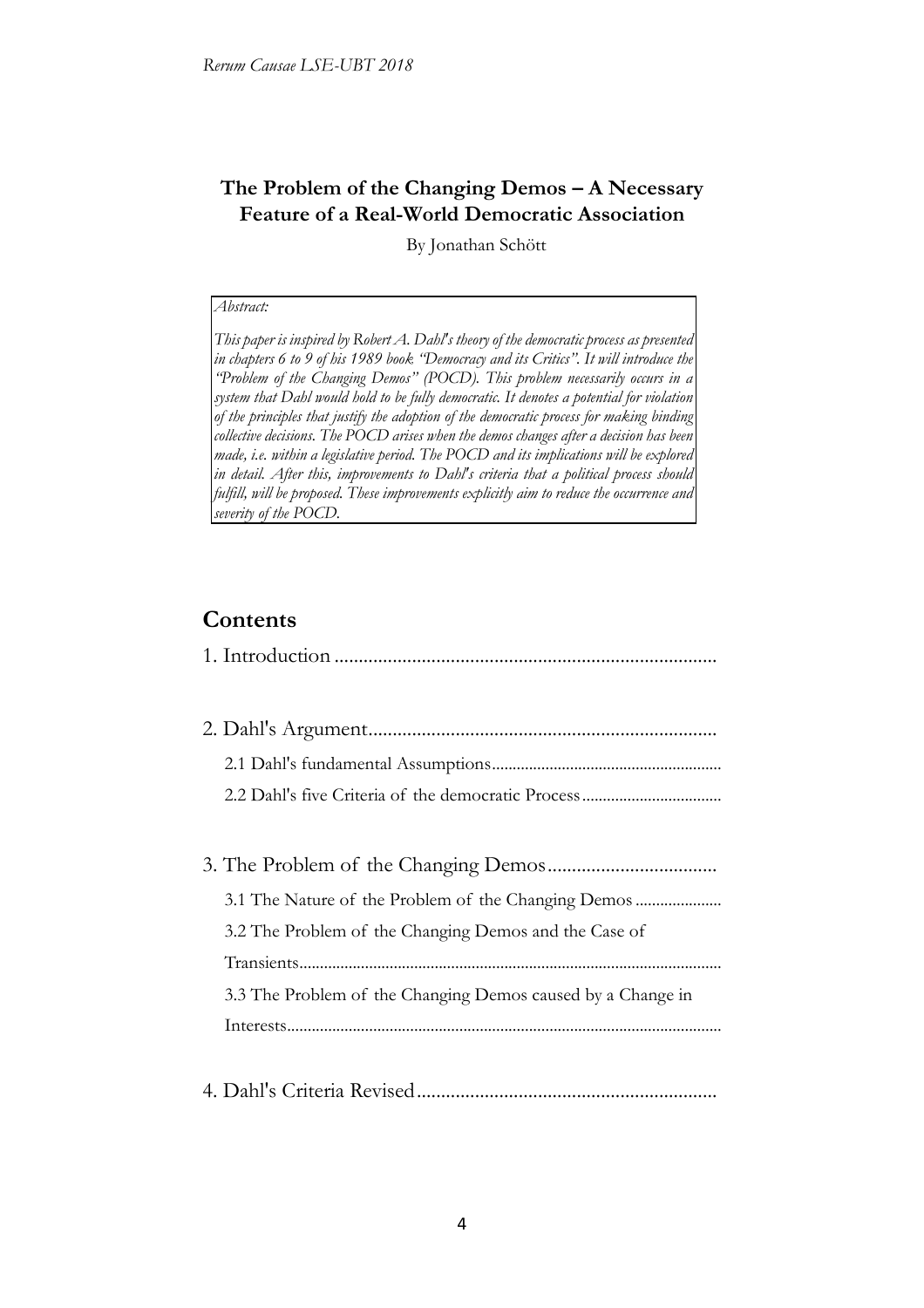### **1. Introduction**

This paper will introduce the "Problem of the Changing Demos" (POCD), a potential for a violation of the fundamental principles that justify a democratic decision process that arises when the demos changes after it has made a decision. The POCD will be discussed in the context of Robert A. Dahl´s theory of the democratic process as presented in the chapters 6 to 9 of his 1989 book "Democracy and its Critics". In these chapters, he aims to provide a justification for adopting a democratic process for making binding collective decisions, as well as to provide criteria that specify a democratic political order.<sup>1</sup>

I will begin by stating the fundamental assumptions and principles on which Dahl's theory rests. In the second part the "Problem of the Changing Demos" will be introduced and discussed. It will be shown that this problem necessarily arises when one implements a democratic decision process according to Dahl's criteria. It will be argued that the POCD is also relevant in the framework of many other theories of the democratic process and that it has implications on how a democratic

<sup>1</sup>Dahl, 1989, p. 83.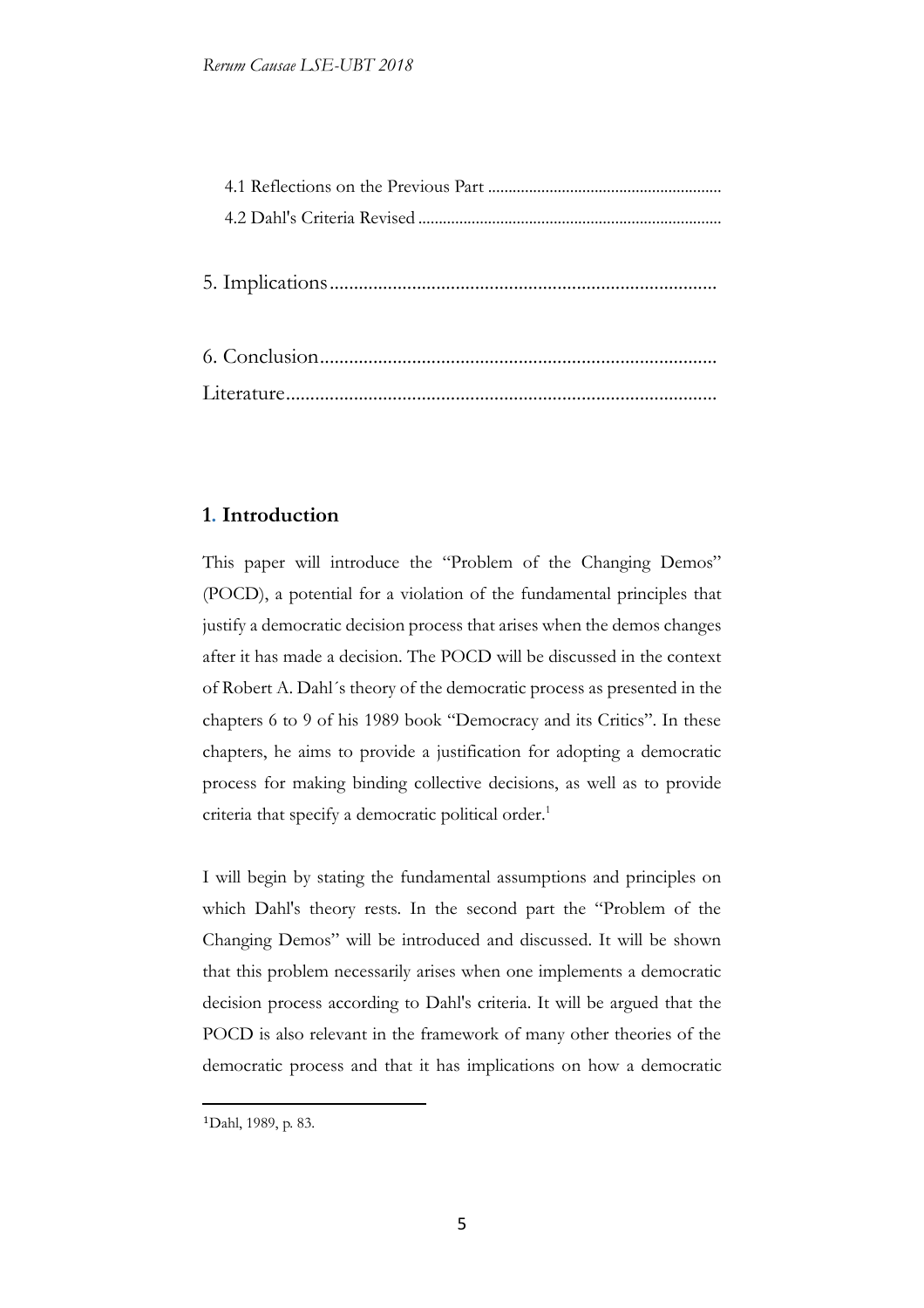process ought to be practically implemented. Dahl's list of criteria of a democratic process will then be expanded, explicitly addressing the POCD. Finally, we very briefly examine the new criteria's normative implications on how to handle the current event of Brexit.

### **2. Dahl's Argument**

#### **2.1** Dahl's fundamental Assumptions

Dahl's argument starts from the assumption that "in order to live together in an association, the members of the association will need a process for making decisions about the association's principles, rules [..] and so on".<sup>2</sup> A member of an association is defined precisely as a person on whom these collective decisions will be binding.<sup>3</sup> His aim is to provide a justification for the adoption of a democratic decision process for making these binding collective decisions.<sup>4</sup>

The first basic tenet of his theory is the idea of intrinsic equality."<sup>5</sup>:

*[...] "all men are, or ought to be considered, equal in some important sense" <sup>6</sup> .*

There are ambiguities about this principle that Dahl recognizes. Firstly, how exactly should persons be treated equally? In Dahl's argument the idea of intrinsic equality takes the expression of the "Principle of Equal Consideration of Interests" (PECI). It holds that persons are to be

<sup>&</sup>lt;u>.</u> 2 Ibid., p. 83.

<sup>3</sup> Ibid., p. 83.

<sup>4</sup> Ibid., p. 83.

<sup>5</sup> Dahl, 1989, p. 84.

<sup>6</sup> Ibid., p. 85.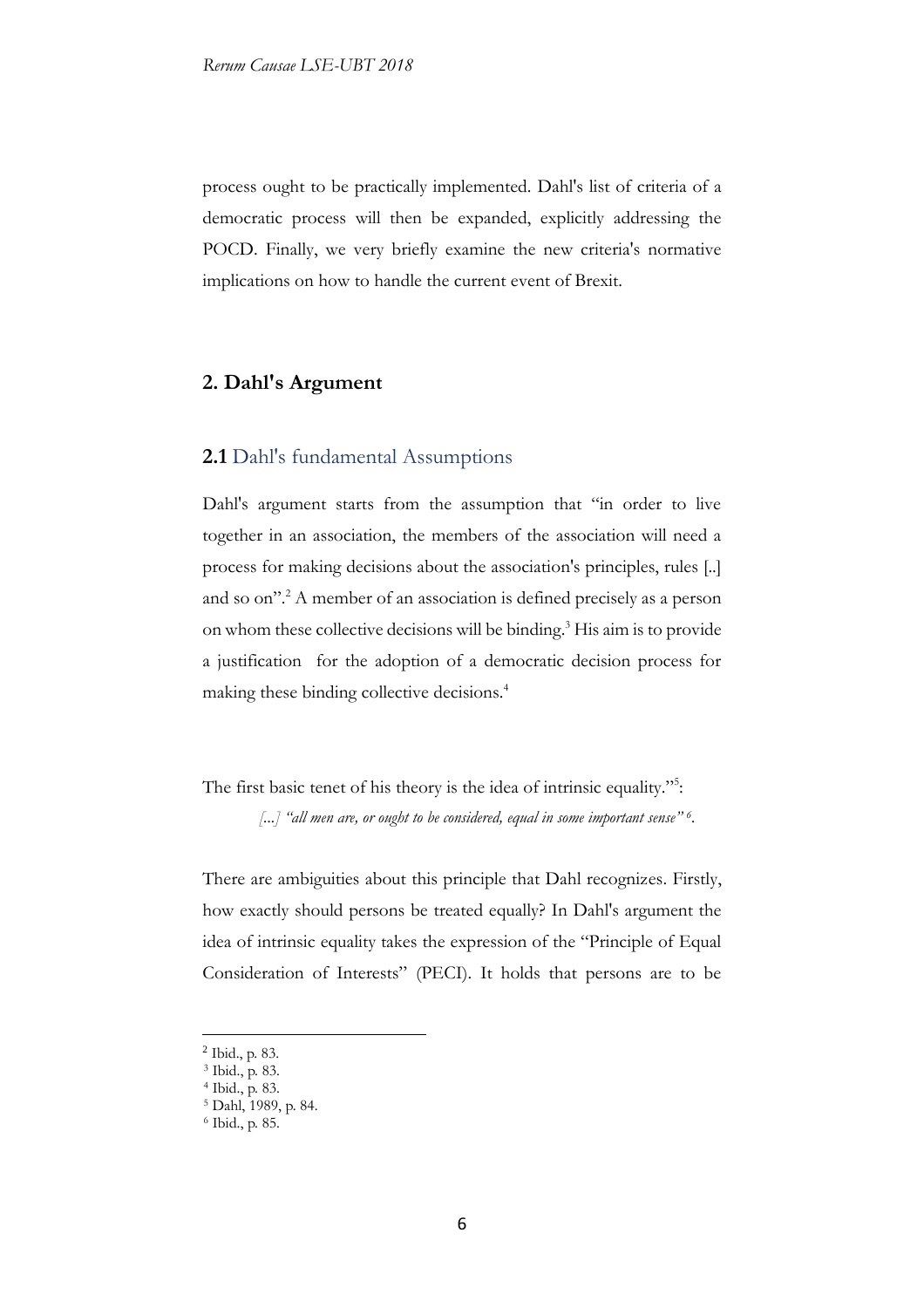treated equal in the sense that their interests and good should be weighed equally when it comes to making a decision that will be binding on them.<sup>7</sup> What exactly should count as "human interests" and "goods" is debatable, but of no immediate interest for the argument.

The principle of intrinsic equality is not by itself sufficient to justify a democratic process. In case that one member of the association would know the best way to treat everyone equally, they should make all decisions.<sup>8</sup> This changes with the adoption of the "Presumption of Personal Autonomy" (PPA):

*"In the absence of a compelling showing to the contrary everyone should be assumed to be the best judge of his or her own interest"<sup>9</sup>*

If one generally accepts the PPA, then PECI is most likely to be satisfied if every member (who is in fact qualified) has an equal say on which policies should be binding on all members of the association. To accept the PPA and PECI, together with the explicit requirement that decisions are only to be made by persons who will be bound by the law, implies that in making binding collective decisions, a democratic political order is justified. <sup>10</sup> The validity of this argument is not immediately clear. Firstly, it presumes that it is possible to fairly aggregate individual preferences into a social preference order. The point that this might not be possible was raised, among others, by William H. Riker.<sup>11</sup> Also raised by Riker was the point that strategic voting and agenda manipulation will often distort the outcomes of a democratic decision process. If this was

<sup>7</sup> Ibid., p. 86

-

<sup>8</sup> Ibid., p. 88.

<sup>9</sup> Ibid., p. 100.

<sup>10</sup> Ibid., p. 108.

<sup>11</sup> Riker, 1982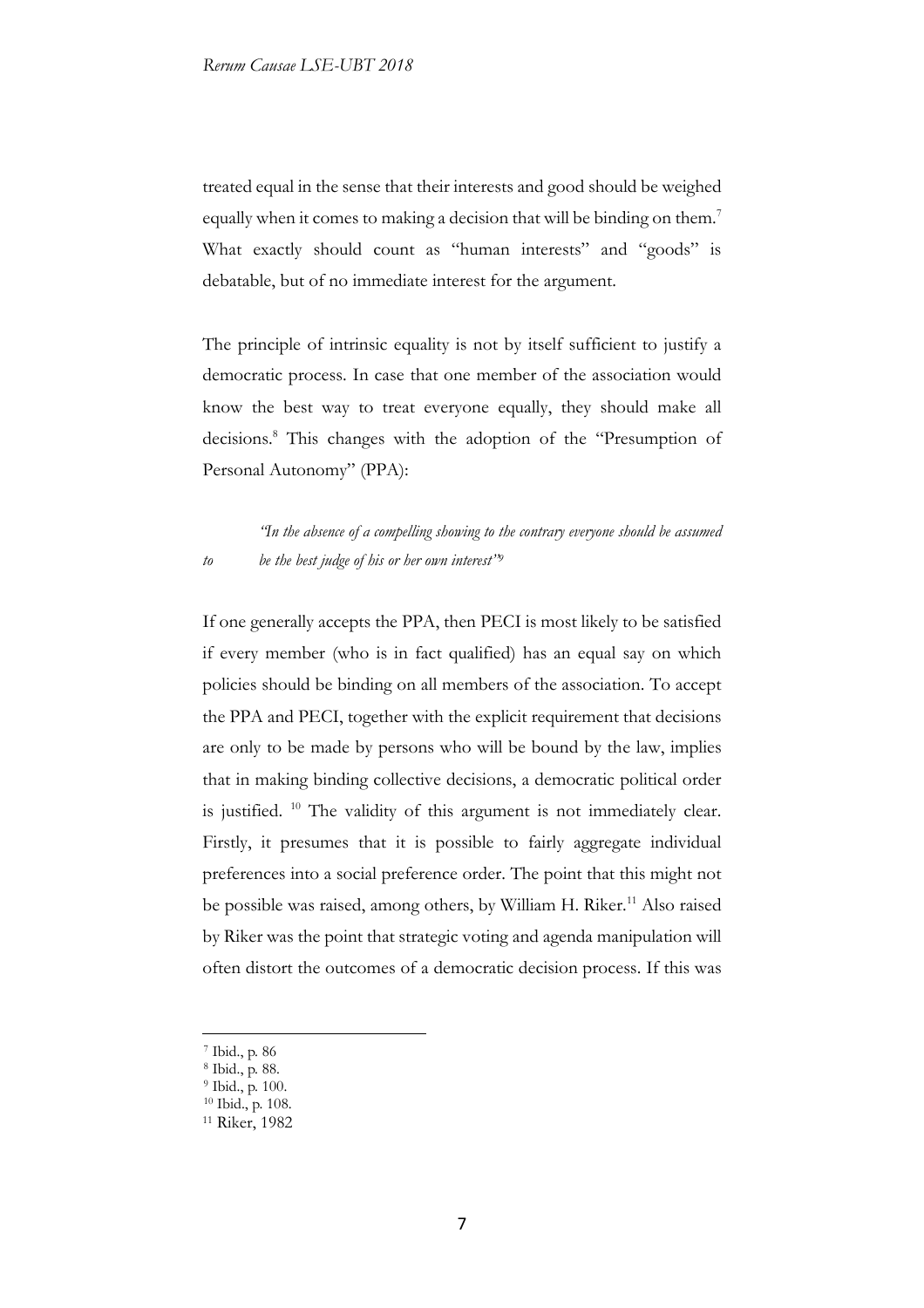true, it would cast doubt on the claim of the democratic process being the most viable method for making binding collective decisions that reflect the members' equally considered interests. But Gerry Mackie argued that the practical relevance of Riker's arguments is very limited.<sup>12</sup> We must therefore not immediately reject Dahl's framework.

### **2.2** Dahl's Five Criteria of the Democratic Process

From these principles he derives five criteria that a political order should satisfy. Dahl claims that to reject one or more of the criteria would mean to reject the presented principles, and to accept the principles is to accept the desirability of these criteria.<sup>13</sup> He refers to the association as "state" and its members as "citizens".

*1.) Throughout the process of making binding decisions, citizens ought to have an adequate opportunity, and an equal opportunity, for expressing their preferences as to the final outcome. [...]. <sup>14</sup>*

This criterion could be interpreted as a calling for general freedom of expression and equal, good access to resources allowing members to disseminate their opinions.

*2.) At the decisive stage of collective decisions, each citizen must be ensured an equal opportunity to express a choice that will be counted as equal in weight to the choice expressed by any other citizen. [...]. <sup>15</sup>*

This criterion requires that every citizen's vote must have equal weight in determining the outcome of the decision process. The specific implementation of this depends on the decision rule that is used.

<sup>12</sup> Mackie, 2003

<sup>13</sup> Dahl, 1989, p.108

<sup>14</sup> Ibid., p. 109.

<sup>15</sup> Ibid., p. 109.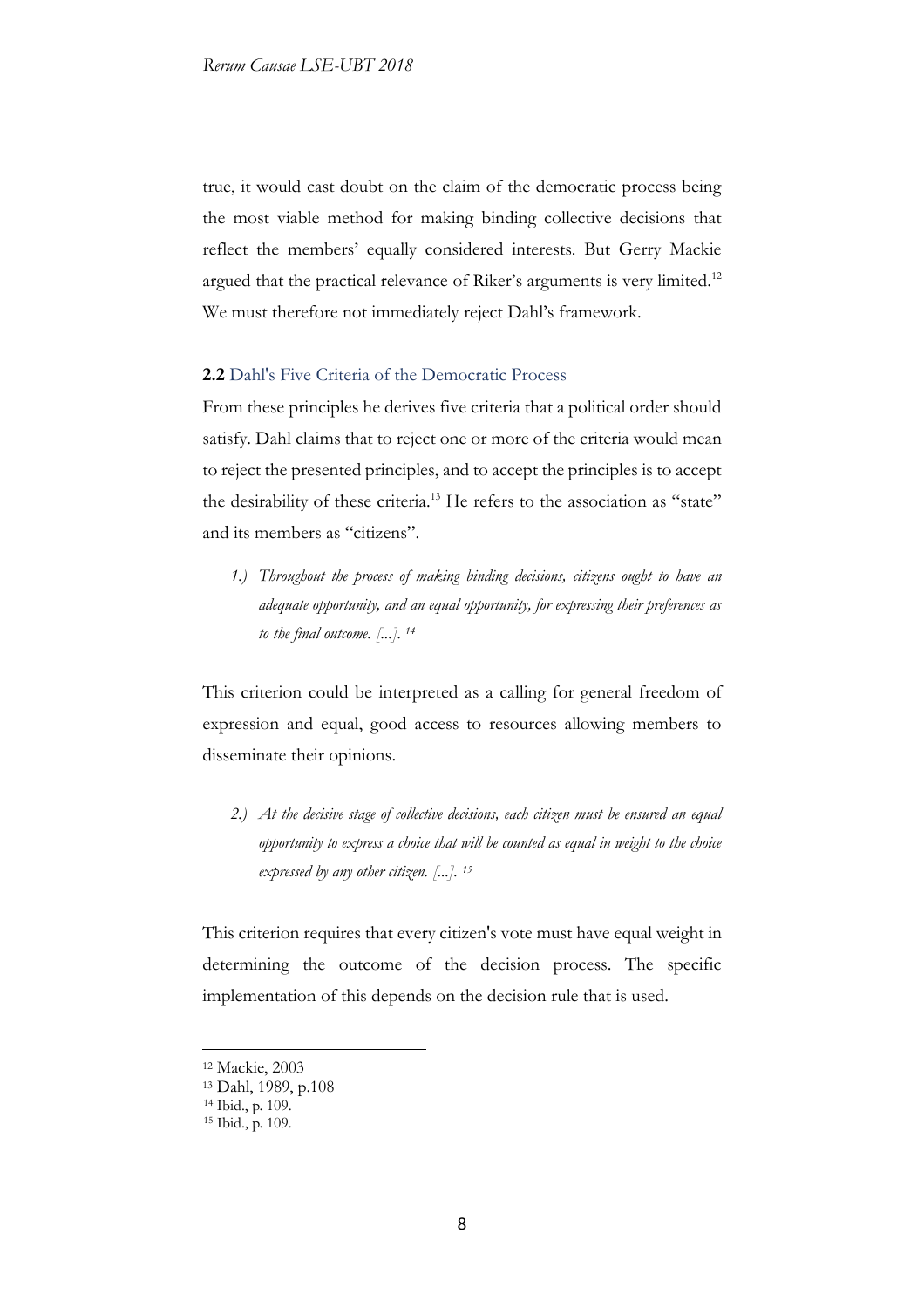*3.) Each citizen ought to have adequate and equal opportunities for discovering and validating (within the time permitted by the need for a decision) the choice on the matter to be decided that would best serve the citizens interest.<sup>16</sup>*

According to Dahl, this criterion makes it hard to justify institutions that would cut off or hide information from citizens. Further, it implies that there should not be vast differences in access to information of importance.

*4.) The demos must have the exclusive opportunity to decide how matters are to be placed on the agenda of matters that are to be decided by means of a democratic process.<sup>17</sup>*

A system in which the demos could only democratically decide on a very limited range of issues, due to a non-democratic entity's decree, could not be called fully democratic. The demos should decide which matters should be placed on the agenda.

*5.) The demos must include all adult members of the association except transients and persons proved to be mentally defective.<sup>18</sup>*

There are certainly ambiguities about who should be defined as an "adult" or "mentally defective" but these are not very relevant in the context of this paper. Later, I will present a working definition of a transient.

Dahl is convinced that these criteria "fully specify the democratic process and fully specify what we ought to mean by political equality". A decision

<sup>16</sup> Ibid., p. 112.

<sup>17</sup> Dahl, 1989, p. 113.

<sup>18</sup> Ibid., p. 129.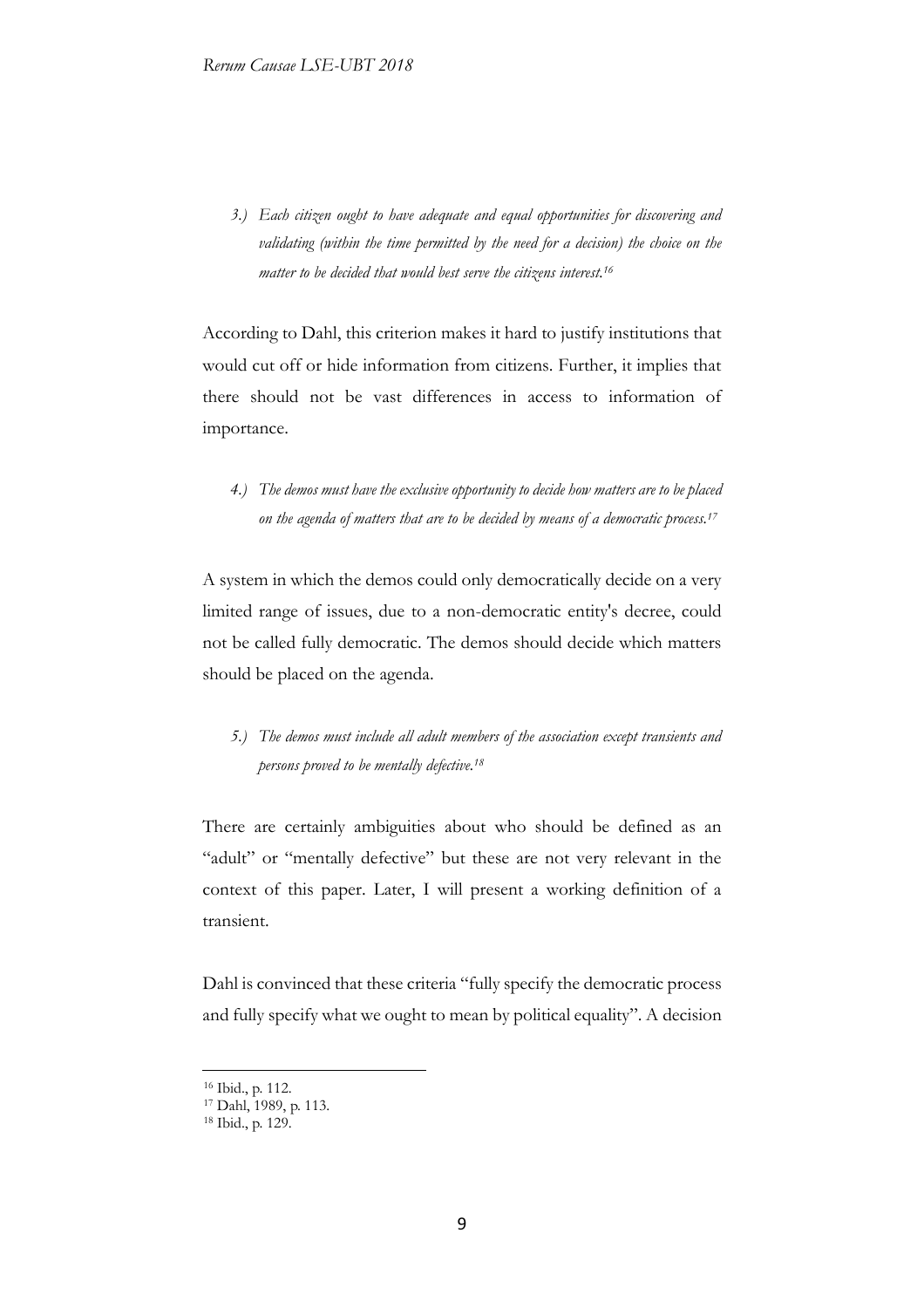process meeting these criteria would be a fully democratic process.<sup>19</sup> He recognizes that it might not be possible for a real-life association to be fully democratic, but still asserts that the criteria can serve as a guide for judging the merit of an association's political system.<sup>20</sup>

### **3. The Problem of the Changing Demos**

The "Problem of the Changing Demos" which is about to be introduced is, in the context of Dahl´s theory, a potential violation of the PECI, and thus the idea of intrinsic equality. It occurs, when the demos changes, after it has made a decision binding on its members. Under certain circumstances these changes lead to an actual violation of the PECI when the binding collective decisions are not in the equally considered interest of the demos' members. I argue that three kinds of changes of the demos lead to the POCD: Firstly, when at least one formerly non-member is added to the demos. Secondly, when at least one formerly member leaves the demos. Thirdly, when the interests of at least one member undergo a profound change. As I will show, it must necessarily arise in a system that Dahl would hold to be fully democratic.

### 3.1. The Nature of the Problem of the Changing Demos

Let us now discuss the POCD in the context of the first kind of change of the demos: The adding of an additional member after a decision binding on the demos has been made.

Let us consider a democratic association that is designed in accordance with all of Dahl's criteria. All adults (from the age of 18) except for

<sup>19</sup> Ibid., p. 130.

<sup>20</sup> Ibid., pp. 130-131.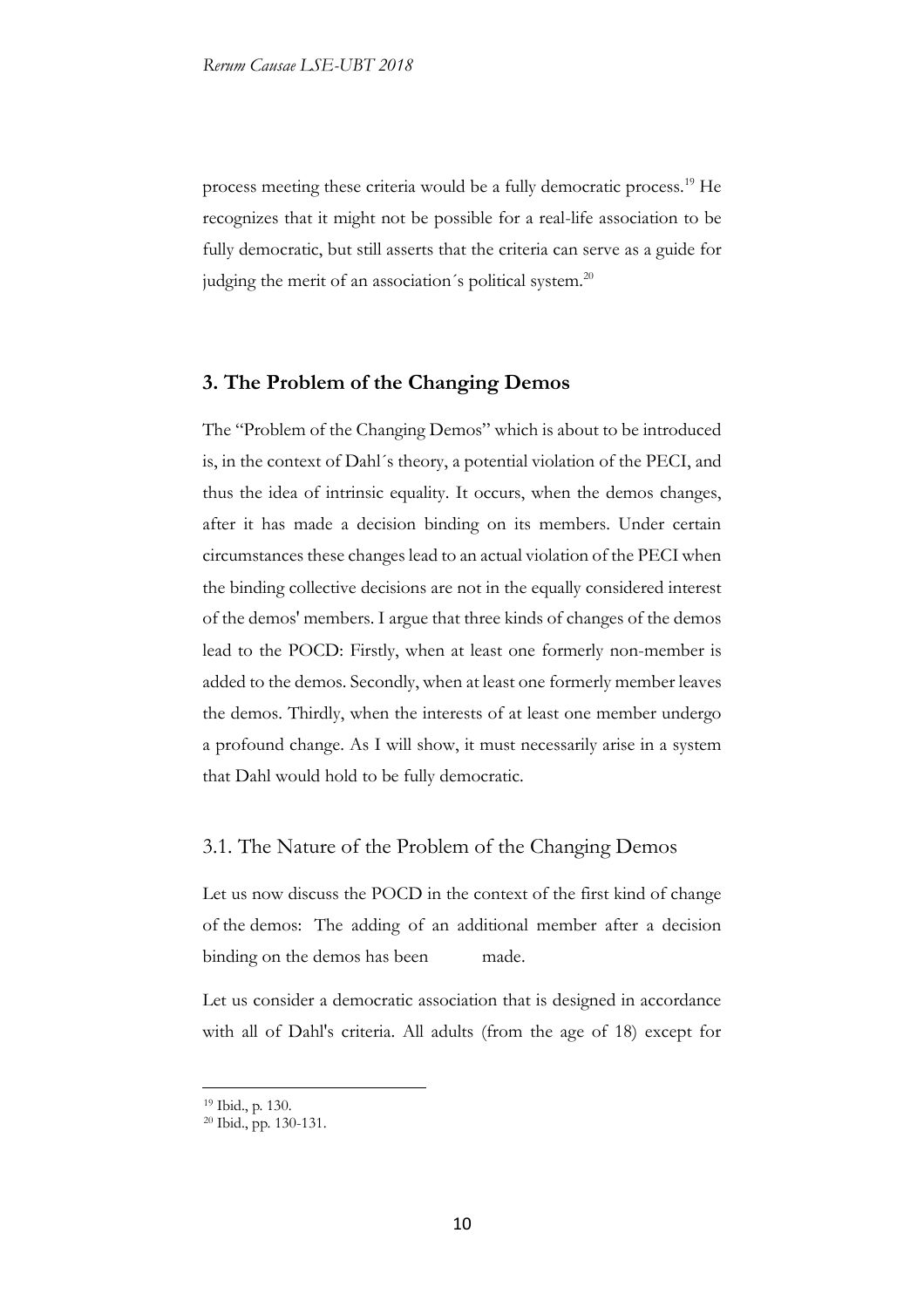transients and the mentally disabled are allowed to partake in the political process and the time-intervals between elections are one year long. Let us further consider the case that a member turns 18 on the morning after an election. It seems that the now-adult is now a part of the demos, as they satisfy the fifth criterion, However, they have never had, and have not at the moment, any chance to defend their own interests. The nowadult is technically qualified to partake in the binding collective decisions, but does not have any such power in practice, as there is currently no decision process in which they could partake. This particular adult is bound be the decisions, but their interests were not respected in the making of it.

If such a situation is possible in a political system, there exists the possibility that the laws in place will not be in the equally considered interest of the demos: Imagine a hypothetical situation in which so many children with dissenting views become adults after the election that if the demos held a vote again, the outcome would be different. In this case, the violation of the requirement causes an actual disparity between the law that is in the equally weighed interest of the members of the demos, and the law that is binding on it. This misrepresentation violates the principle of equal consideration of interests, and thus the fundamental idea of intrinsic equality.

Given that a fluctuation in the membership of the demos exists, the kind of violation just presented could only not occur in a perfect theoretical democratic system, in which decisions can be made constantly, repealed instantly and implemented instantly, depending on how the demos changes. This constant decision process would thus be theoretically required by Dahl´s theory. But in reality, we face several constraints in implementing a democratic decision process. Most importantly these are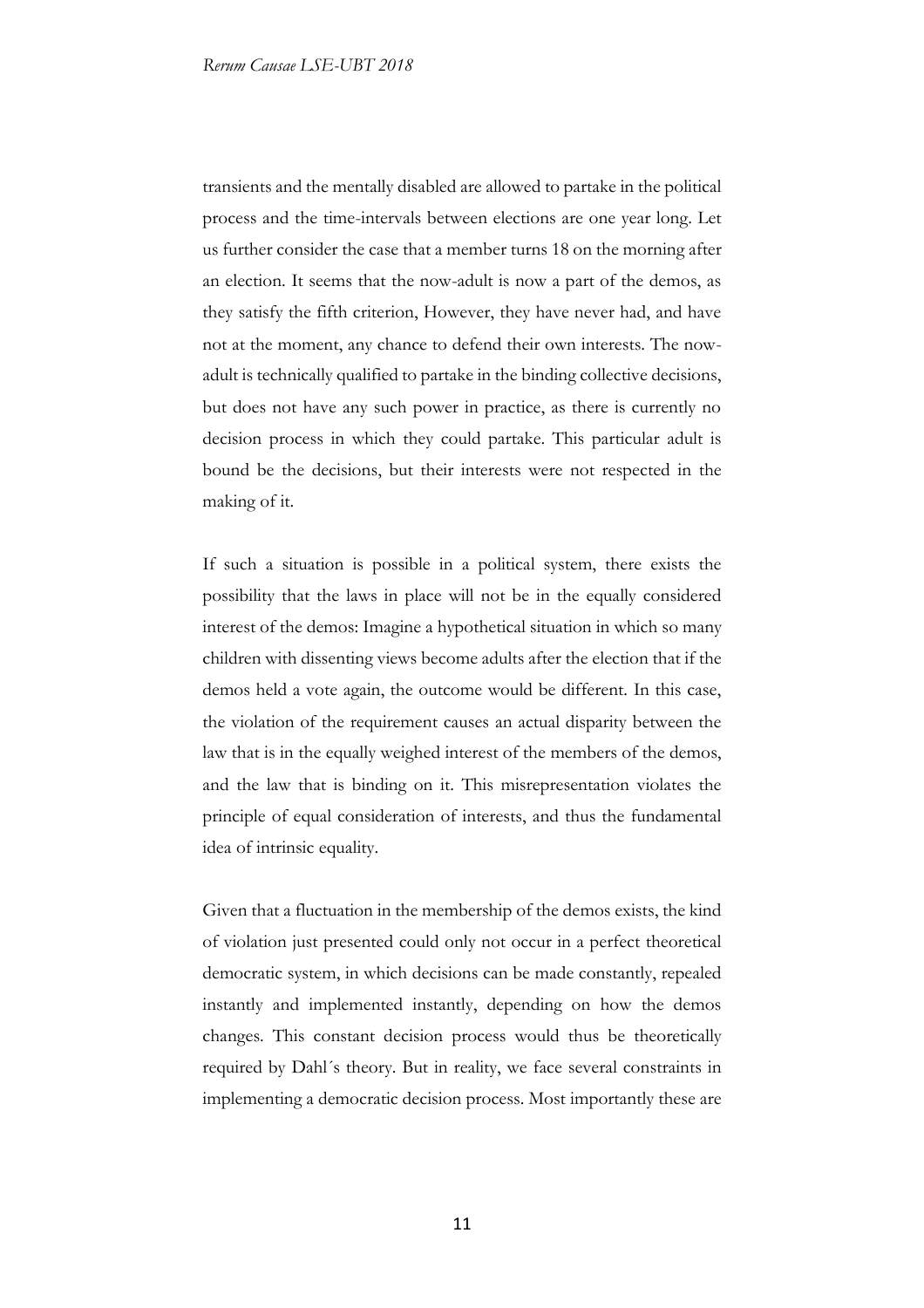time, resources and space. These constraints always exist and will always affect a real-life democratic process making it impossible to achieve this ideal. Therefore, the POCD must necessarily exist in a real-life political system, no matter how short we design the length of the decision cycles. Even if there were only infinitesimally small time-intervals between, two decisions, the demos could change leading to a violation of PECI through misrepresentation of interests.

It is important to note that the POCD does not only exist in the framework of Dahl's theory. It necessarily exists if one accepts a general principle: That binding collective decisions should be reflective of a demos' members' interests. How exactly it is determined who these people are should not be important, as long as it is possible that this demos change in one of the ways described. If one accepts this premise, the POCD would exist even if one rejected the principle that every member's interests are to be weighed equally in every. One could just as well want to give more weight to the interests of those members who are going to be affected much more by a decision than others. It is also not necessary to accept the PPA. One could reject this presumption and assume that some other mechanism of interest-aggregation than democratic voting would lead to better results. Still, the described changes of the demos could lead to discrepancy between the laws in place and the laws that would be in the aggregated interests (by means other than voting) of the demos' members. Thus, the POCD can be relevant, even if one rejects the adoption of a democratic process for the making of binding collective decisions.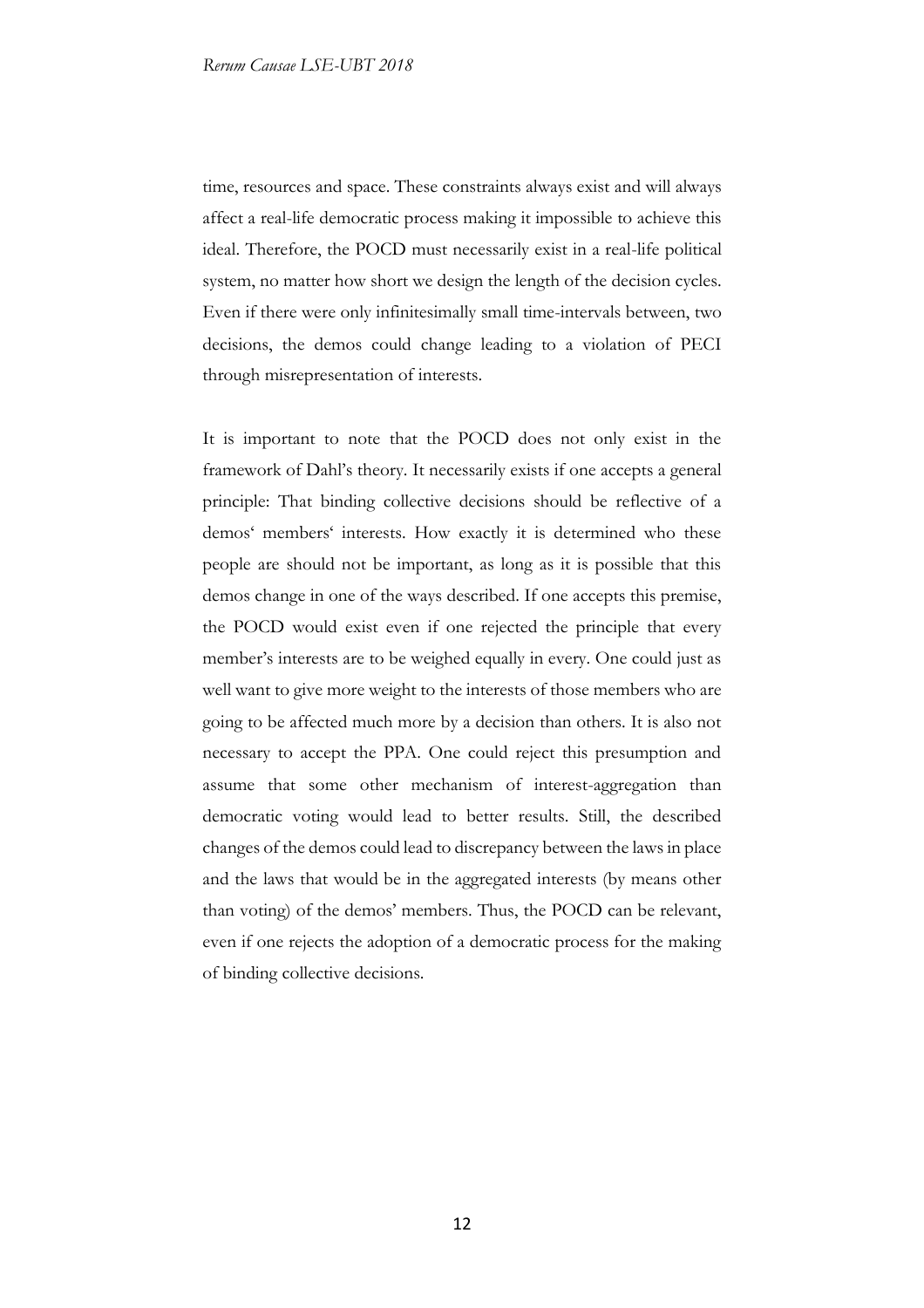# 3.2. The Problem of the Changing Demos and the Case of Transients

The POCD and its importance can be further explored by examining the case of transients. A transient will be defined as an adult who temporarily lives in a country or passes through a country and will be bound by the country's law during his or her stay. When a transient enters a real-life association, the same situation occurs, as in the children-turned-adult case: The transient will be bound by a decision that was made without equal consideration to their interests. Just like in the former case, this causes a potential of a violation of PECI, as the demos' members' equally weighted interests might be out of touch with the laws that are binding on it.

But transients can also cause the second POCD inducing change in the demos by leaving the demos after they have taken part in a decision, but while the law is still in place. When a former member leaves the demos, the laws they helped to decide on stay in effect for some time. The remaining members will have to follow a law that was not just decided by them, but also persons that are not bound by it anymore. In a situation where the binding law would not be in touch with the remaining members' interest anymore, PECI would be violated.

Of course, this can only happen, if transients are allowed to take part in the decision in the first place. Transients are usually not included in the decision-making process of contemporary democratic countries, and Dahl also excludes them in his fifth criterion. I argue that his argument is flawed. For this purpose, let us have a closer look at the fifth criterion. This claims that *"The demos must include all adult members of the association except transients* [...]". Dahl's argument for the exclusion of transients is mainly based on the premise that a transient might not be subject to the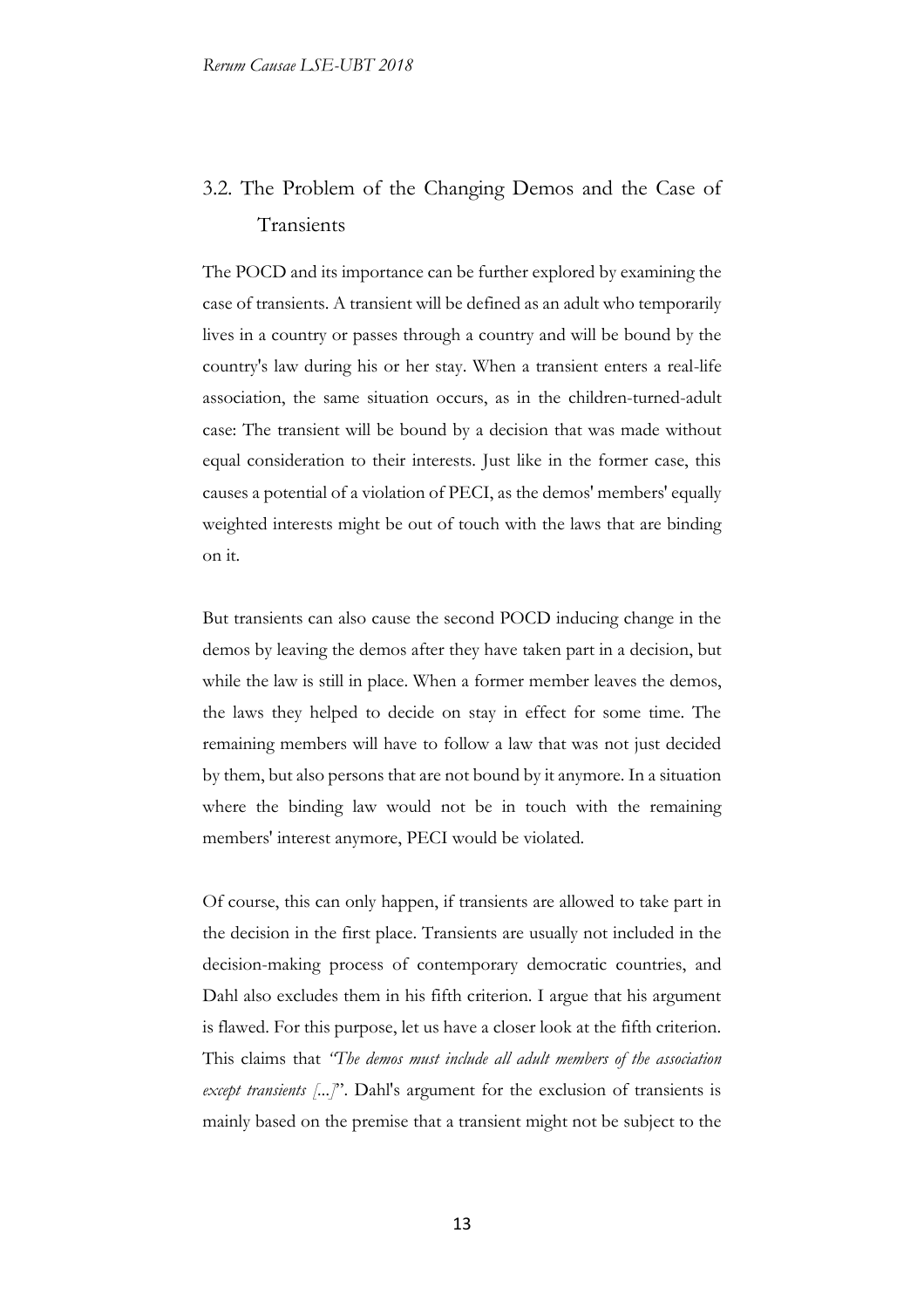laws which they helped to bring about and is as such not a member of the association.<sup>21</sup> However, there are often cases, in which transients stay in other countries both during periods of decision making and the implementation of these decisions. Accordingly, they will be bound by those decisions. As Dahl´s theory demands that all persons that are bound by collective decisions should enjoy equal consideration in these decisions, their strict exclusion from the demos is not theoretically justified. Rather, transients should have a say in the decisions of the demos, but just for the exact time that they are part of it.

But this would require it to be possible to revise all decisions, whenever a transient enters or leaves the demos. Of course, this is not possible in real-life, due to the already discussed constraints. If one would nonetheless include transients in a real-life decision-making system, the first and second kind of the POCD would occur. From this realization, one could argue that the exclusion of transients from the democratic process would be in so far justified, as it would lessen the potential for the POCD or lessen the arising severity of the violation of PECI. This approach differs from Dahl's in that it does not negate the transients´ general claim to equal consideration of interests, as long as they are part of the demos. This basic argument will be form the basis for a revised criterion 5 that is presented in section 4.

# 3.3. The Problem of the Changing Demos caused by a Change in Interests

A situation where the interests of one or more members of the demos undergo a profound change is quite similar to the physical changes of the

<sup>21</sup> Dahl, 1989, pp. 354-55.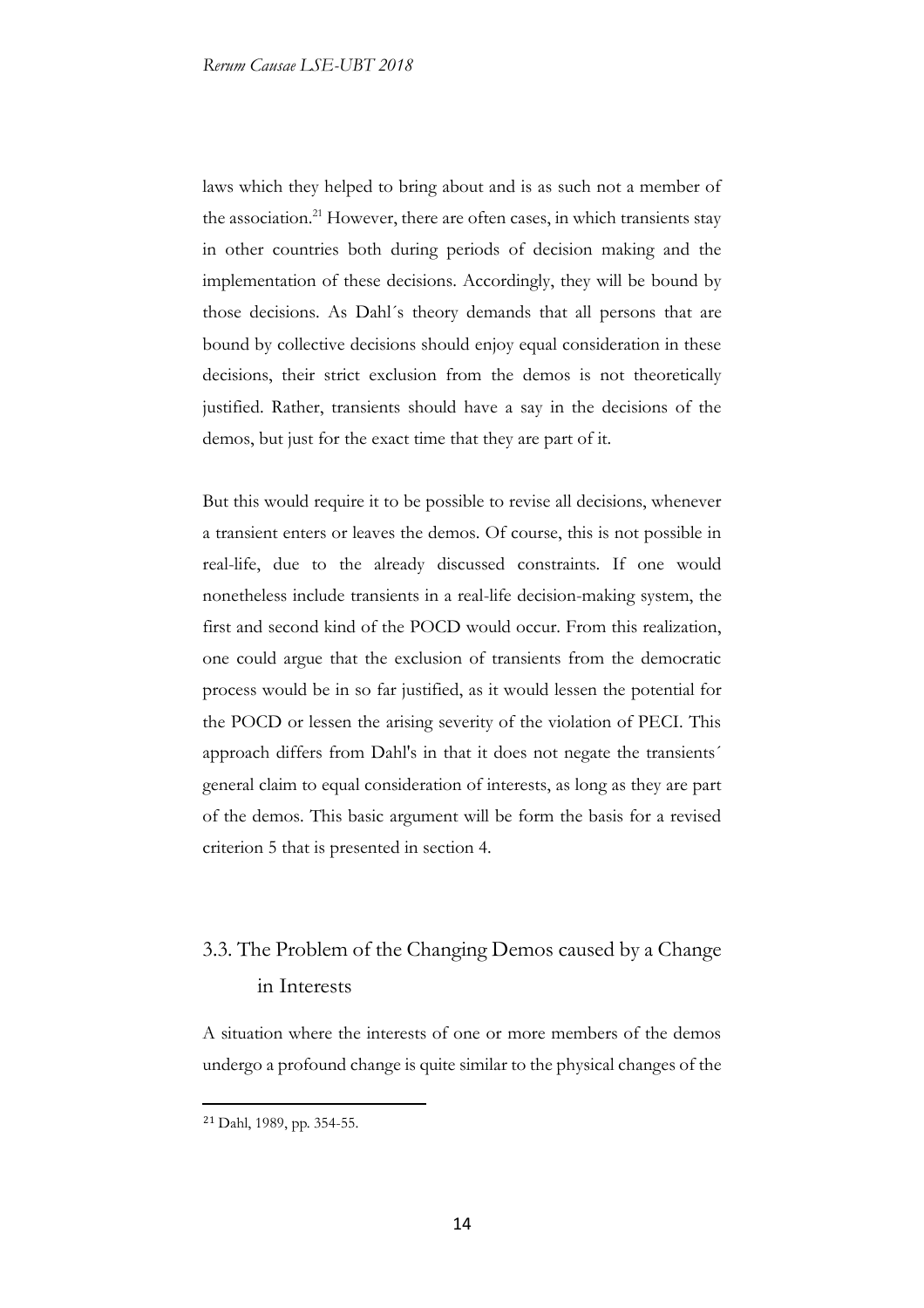demos presented before. The only difference is that the interests of the concerned members of the demos were already considered once at the beginning of the decision-cycle. A profound change of interests can happen when the circumstances change greatly, or the members attain new information as to the impacts of their decision, after a decision has been made. But when the interests of at least one member of the demos change, and this member's change in interests is not reflected in the laws binding on the demos, there is the potential that the binding law is not in the demos' members' equally considered interest anymore.

### **4. Dahl's Criteria Revised**

### 4.1. Reflections on the Previous Part

The "Problem of the Changing Demos" is a potential for a violation of the PECI which occurs when the demos, on which a decision is binding, changes after a decision has been made. If one accepts the principles presented above, especially the idea of intrinsic equality, a decision process which potentially violates the PECI would not be fully morally justified. This in turn means that a decision-making process is only morally justified if the POCD cannot occur. This would demand an ideal, constant decision process in which decisions could be initiated, made, and repealed whenever the demos changes. But, as a real-life decision process is always subject to constraints by time, space and resources it is impossible to design such decision process that completely eliminates the POCD. One must conclude that no real-life decision process can be designed which is fully morally justified.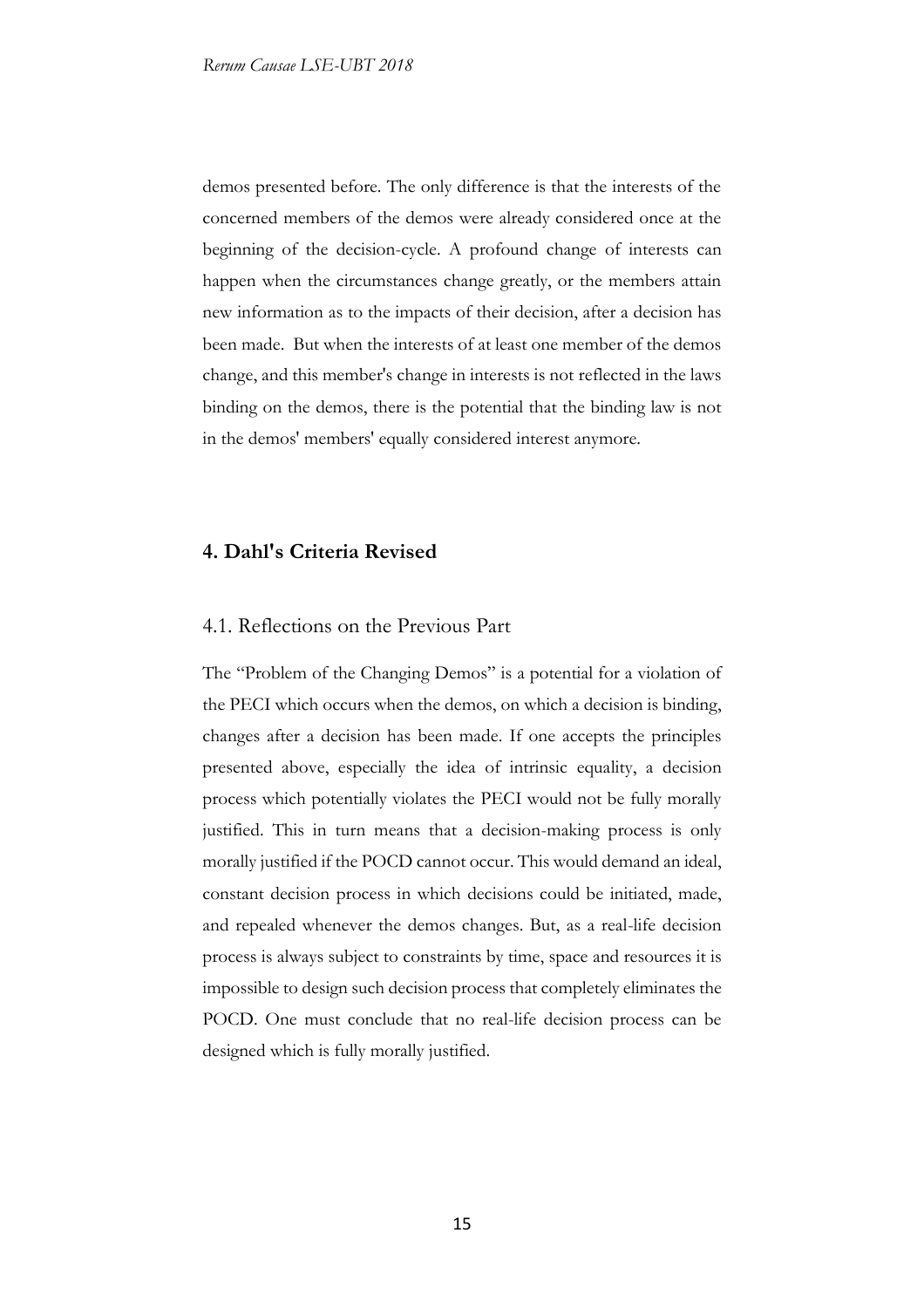Our task is to design a real-life democratic process that at least approximates the ideal that cannot be achieved. To this end, we must answer the question: How can we minimize the potential of misrepresentation, caused by changes of the demos, and this misrepresentations severity, in a real-life political order.

#### 4.2. Dahl´s Criteria Revised

A very straight-forward way to reduce the POCD is the introduction of some procedural demands on a decision-making system, so that it will more closely resemble the "constant decision process" in which the POCD cannot occur. By this, the potential for misrepresentation is lessened with regards to all three possible changes of the demos:

> *A decision-making system should oblige several procedural imperatives: The decision cycles should be kept as short as practically possible, and the hurdles of repealing decisions in a later vote should be kept as low as possible. There should also be a very low threshold for citizens to be able to call for an immediate decision on certain issues they deem to be important.*

This very broad criterion could be accommodated in contemporary approximately democratic systems by shortening the election cycles and introducing new kinds of voting mechanisms, making use of technology. An example would be a constant voting mechanism via internet where people could adjust their support for a decision in real-time. To lower the threshold for citizens to initiate a decision on an issue they deem to be important, one could implement laws that allow citizens to trigger a referendum with a low number of initial signatories. While this is probably the best way of decreasing the occurrence and severity of the POCD, one could potentially reduce it further by implementing some specific measures.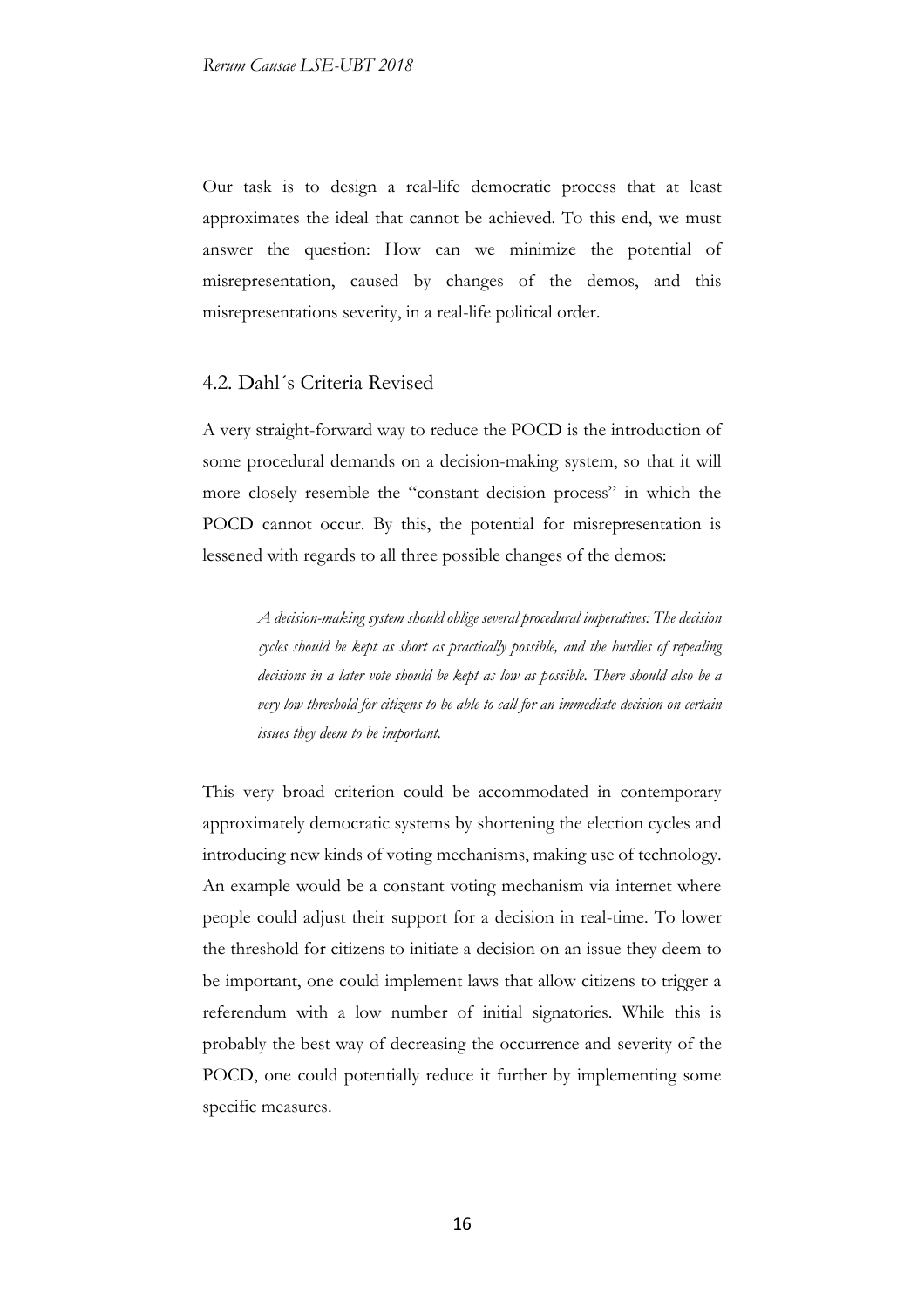There is a potentially large number of these measures, addressing the different instances of changes in the demos, and each of those would be justified in as far as it leads to a better satisfaction of PECI over time.

Let us explore some of these possible measures in the following. Firstly, let us establish that the actual misrepresentation (due to changes in the demos' membership) mostly arises when large scale demographic shifts occur. This is, because it seems reasonable to assume that the interests of one age group stay very similar, at least in the time-frame of a couple of years. Those who were 18 years old three years ago presumably had rather similar values and interests to those who are 18 years old now. Similarly, those who were 80 years old three years ago held similar values to the ones' who are 80 years old now.

Under this assumption, when a group of formerly 17-year-olds comes of age shortly after an election, its interests were somewhat represented in the decision making by the previous group of 18-year-olds. They practically take the place of those now 19-year-olds and if those groups were similar in size and interests, misrepresentation is unlikely. But if the numbers of persons in these age cohorts vary greatly, or they have radically different interests, then it is quite possible that misrepresentation occurs. If the following age cohort is much larger than the previous one (that partook in the decision) then its interests might be underrepresented. If it is much smaller, then its interests might be overrepresented. Accordingly, one could, in anticipation of these demographic shifts, add to or remove votes from certain groups to minimize the potential for misrepresentation over time.

The case of transients could potentially also be addressed in such a specific way. As we have seen, adult transients theoretically ought to be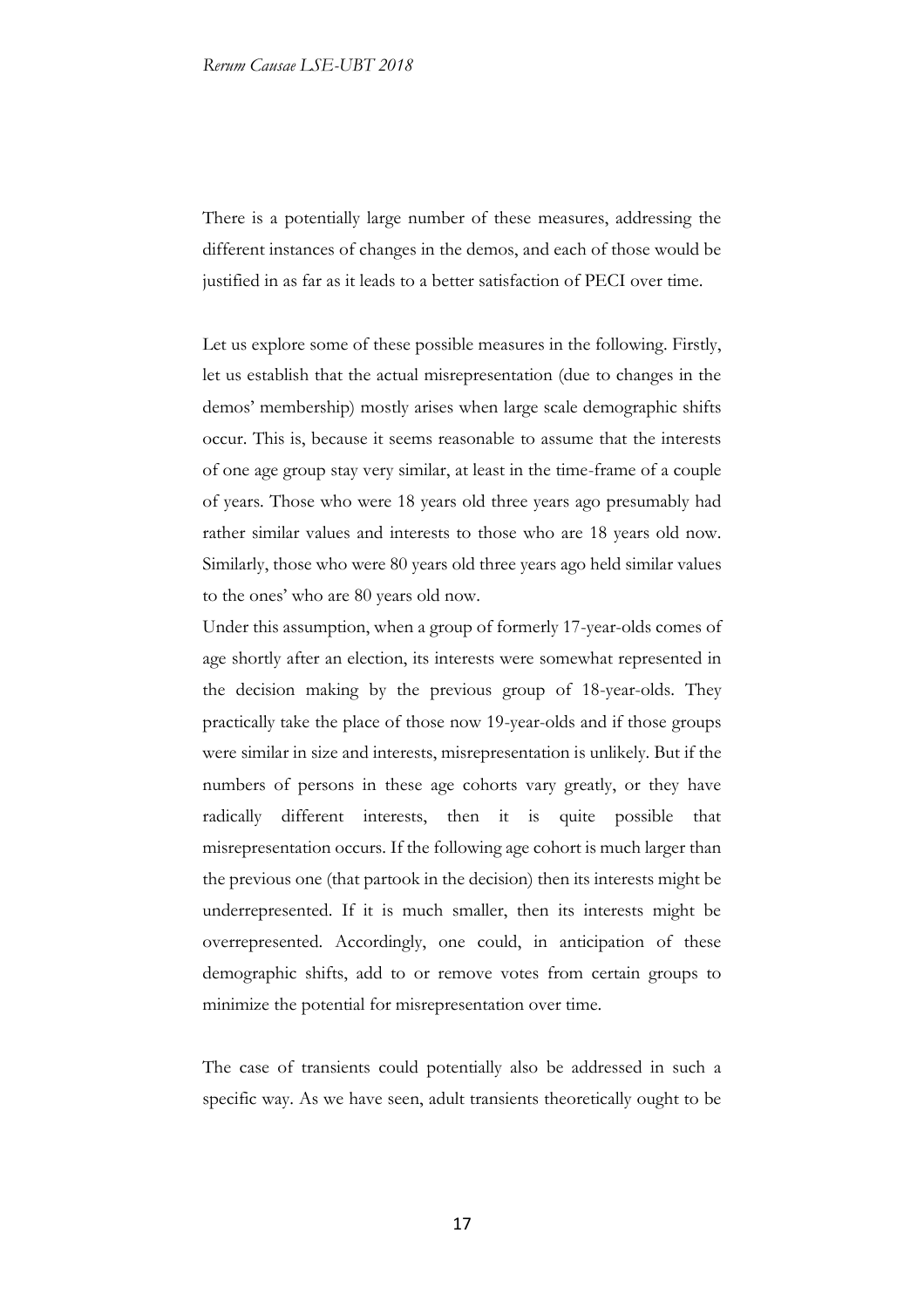included in the decision-making. They are bound by the law and in general qualified to participate. Excluding them would mean to ignore their interests in every decision that is made, potentially leading to a violation of PECI. But including them might also lead to such a violation, in the case that many of them leave the demos after a decision has been made. This can be characterized as a demographic shift similar to the ones described above where one group leaves but is not replaced by a sufficiently similar group. But if it were certain that they would always be replaced by a sufficiently similar group of other transients (both in numbers and interests) it would not be a problem if a transient left the demos. Their vote would not unduly impact the laws in place, but would be in the interest of following transients, as well. If we can safely say that such a situation exists, then it is required to give transients the right to vote, as it would lead to a better satisfaction of PECI over time.

But, such a situation is not always likely. Instead, the numbers of transients might vary quite a lot, and thus their interests might become overrepresented, if a large group (which voted) is replaced by a small group. It is also quite possible that the transients that voted and the ones that replace them have quite different interests. To let transients vote would also create undesirable opportunities and incentives for outsiders to affect the vote according to their own preferences. This creates an obvious and severe potential for misrepresentation. So, while we must give them some representation, letting every transient vote is not a very feasible option. An alternative idea would be to give voting rights to transients that stay for a certain minimum amount of time. This would largely eliminate the potential for manipulation by outsiders. One could even consider giving them more votes to also represent all the other short-term transients. This would happen under the assumption that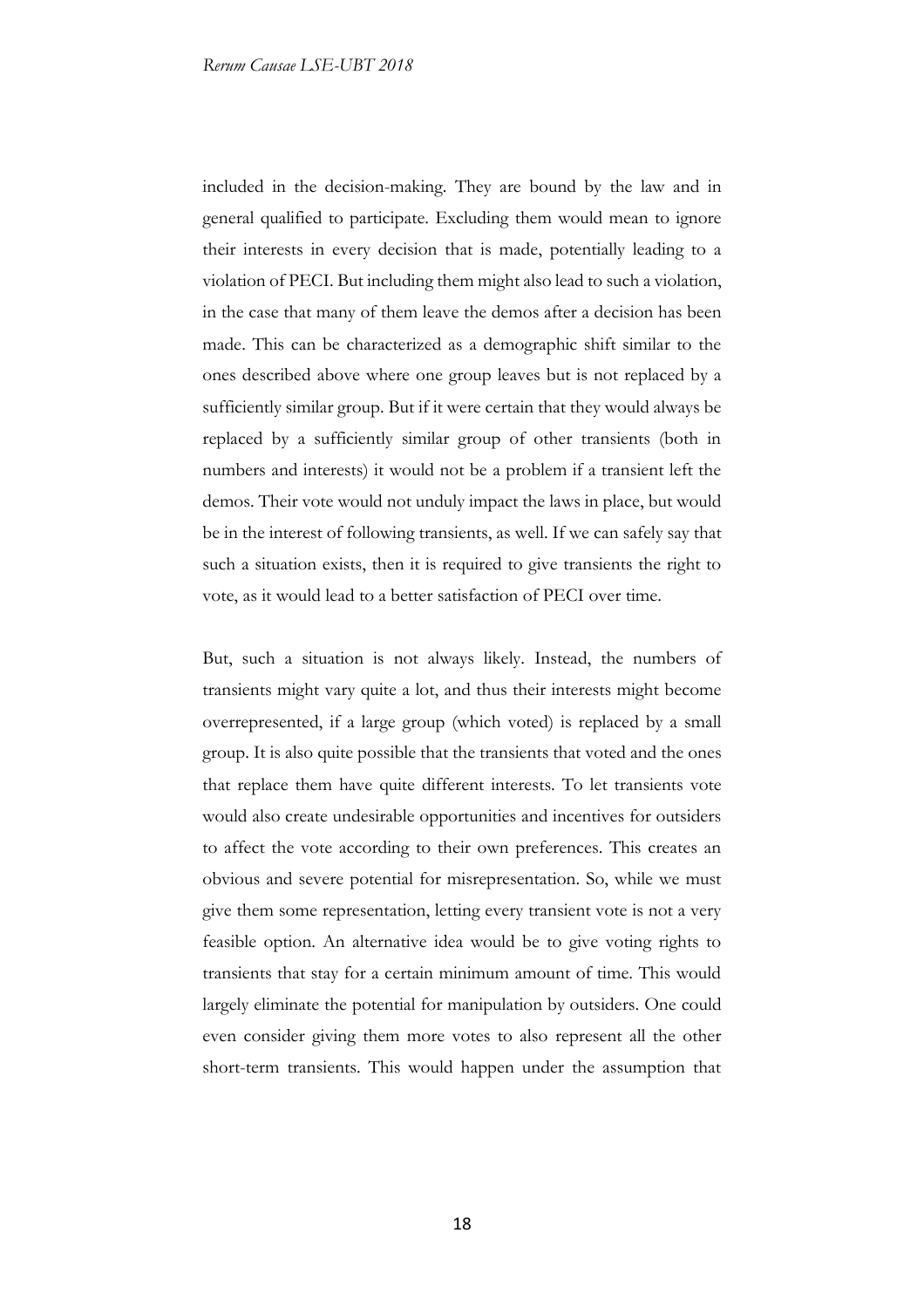these long-term transients are sufficiently similar to the short-term transients, which must not necessarily be true.

We can try to formulate a revised version of the fifth criterion that addresses some of the considerations just presented:

> *The demos must include all adult members of the association except for persons proven to be mentally defective. Predictable demographic shifts should be addressed by giving additional, or less weight to the votes of some members who are sufficiently similar to those group of persons causing the demographic shift. Transients, who are members of the association for a certain threshold of time should be included in the decision making.*

Again, there are possibly many criteria like this, and their justification would depend on their effectiveness in decreasing the occurrence of the POCD and the severity of the potential misrepresentation.

The whole previous discussion happened under the assumption that all decisions are fully repealable. But obviously there are many decisions that a demos can make, which are essentially not repealable, at least not in their consequences. These will necessarily affect future members of the demos without equal consideration to their interests. An example of this would be current legislation on climate change. To explore the relevance of the POCD and to design criteria that aim at reducing the POCD with regard specifically to these kinds of decisions is a task that should be attempted in a different place.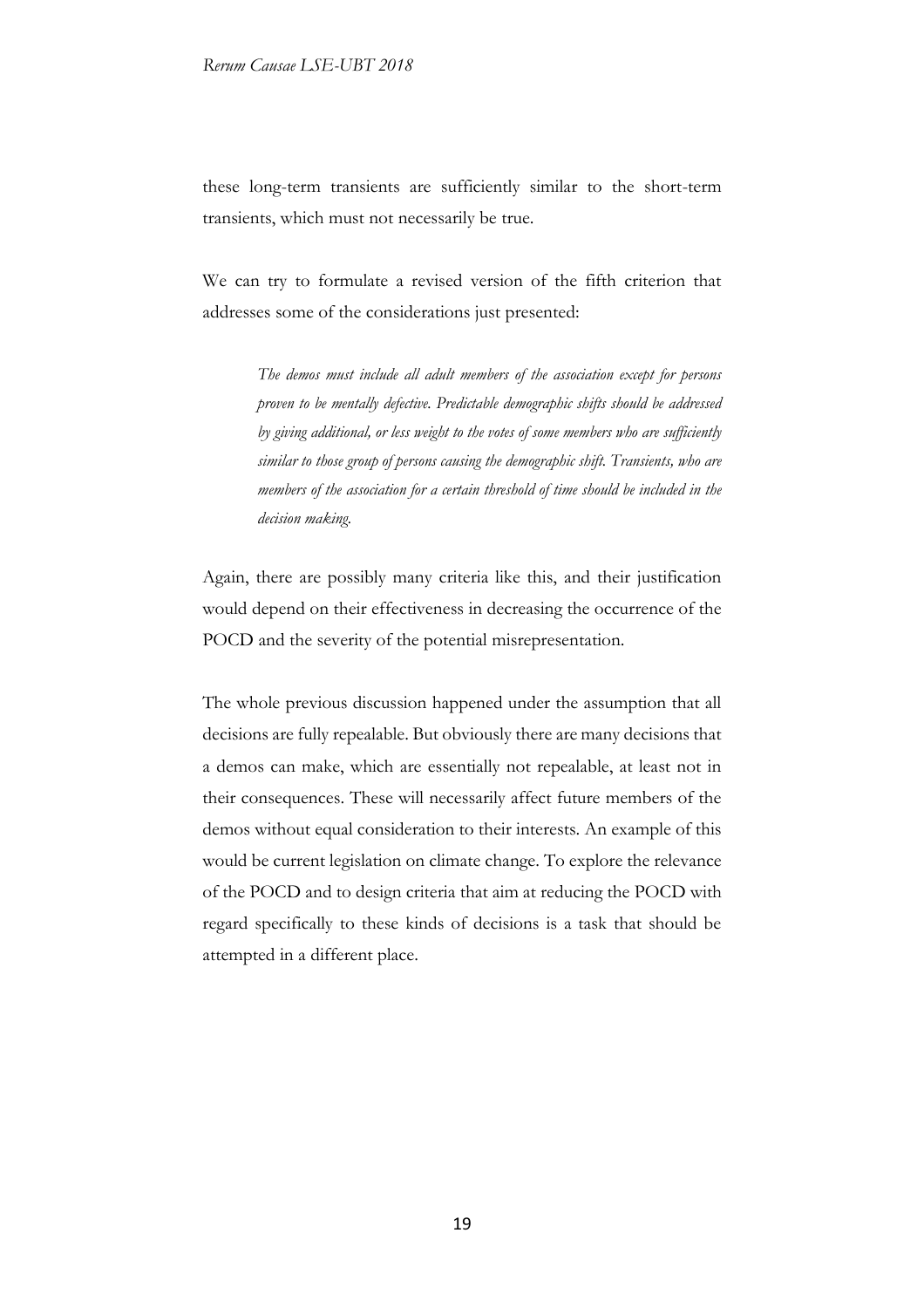### **5. Implications**

Accepting the presented criteria has normative implications on how to handle some current phenomena. One interesting example is the decision of the British people to leave the European Union (Brexit). At the time of the decision, the majority of those who voted was in favor of Brexit. At this point in time, it is not quite clear, whether the British people would decide this way again, if the referendum was repeated.<sup>22</sup> The 6<sup>th</sup> criterion and the considerations leading to its adoption would support the call for a second referendum, as this would more accurately capture the will of the demos. To hold a second referendum and follow its outcome would be more *democratic*, than not to hold it and follow the decision expressed in the earlier referendum.

An argument against a second referendum could be made on other grounds: The confusion that could arise for businesses and people in Britain and Europe would the decision be overturned again. This argument touches on the question whether this more accurate representation would be actually desirable. Surely it would lead to less violation of PECI through the passing of laws that would be more in touch with the demos' interests. Still, one must consider the effects that a practical implementation of these criteria would have on other aspects of our lives. One such impact is the potentially higher cost that a decision process like this would cause. Another would be a decline in reliability of expectations. If every binding law is only tentative and easy to repeal, it would become very hard for companies, people and governments to make long-term decisions as they could never be sure about future political conditions. Consequently, many desirable investments might not be made in such a political order. Finally, the possibility of adding or

<sup>22</sup> Icmunlimited.com. (2018).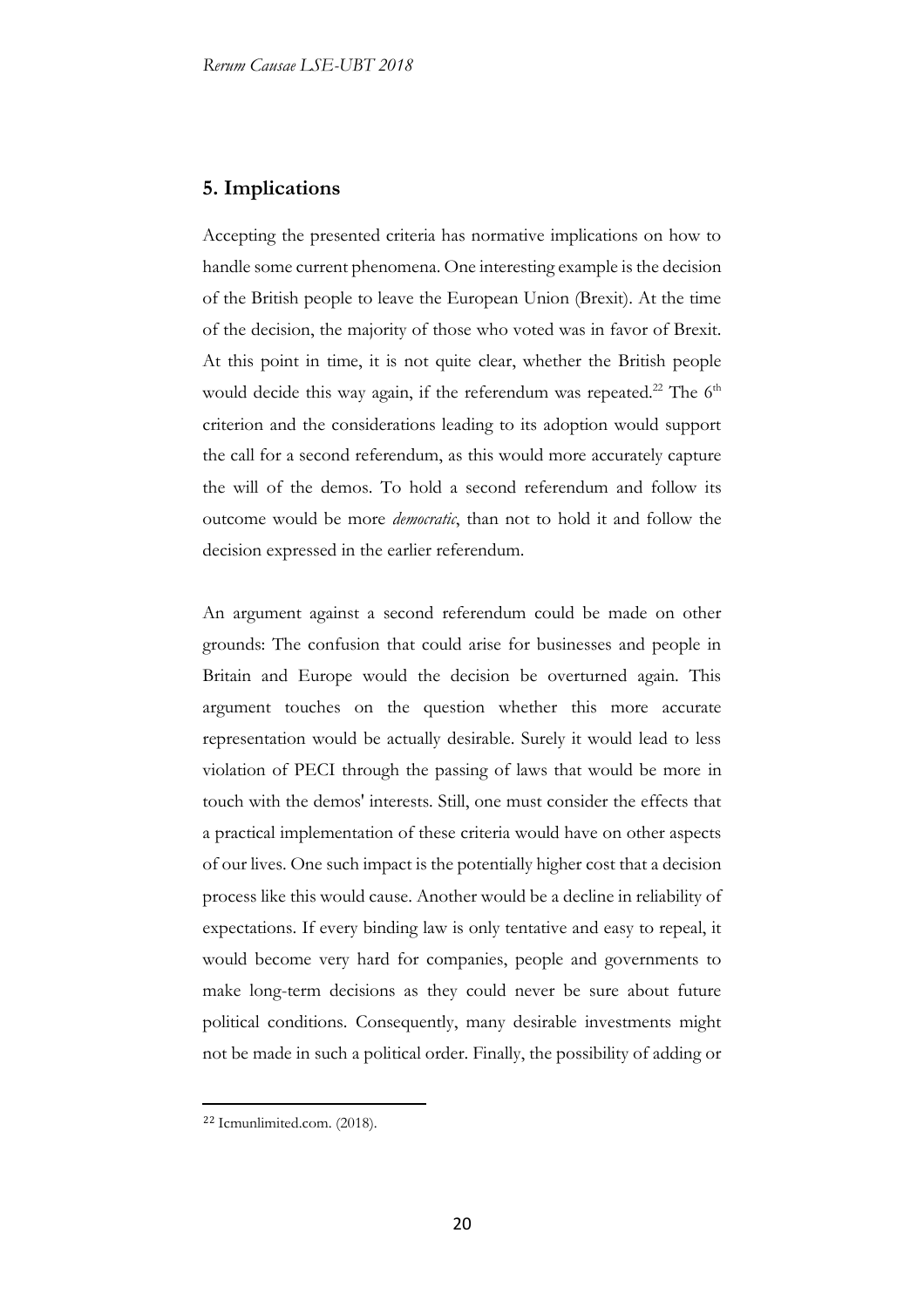removing weight to people's votes might be highly undesirable, as it is generally assumed to be one of the great merits of the democratic political system that it guarantees certain political rights to every citizen. This indicates that we might have to find a balance between the equal consideration of interests of the members of an association, and other important values.

### **6. Conclusion**

In this paper, I introduced the "Problem of the Changing Demos". This problem is the potential violation of the principles that justify the adoption of the democratic process that arises when the demos changes after a decision has been made. It was argued that this problem necessarily arises when one implements a democratic decision process according to Dahl's criteria. It was explained that the reason for this are the practical restraints that we face in organizing a democratic process. It was further determined that this problem is relevant within a potentially large number of theoretical frameworks. We then introduced a new version of the Dahl's fifth criterion and an additional sixth criterion that aim to reduce the severity of the POCD. Finally, it was established that these criteria have normative implications on how current phenomena, such as Brexit, should be handled.

### **Literature**

Dahl, R. (1989). *Democracy and its Critics.* New Haven: Yale University Press

Icmunlimited.com. (2018). The *Guardian – Brexit Mega Poll.*